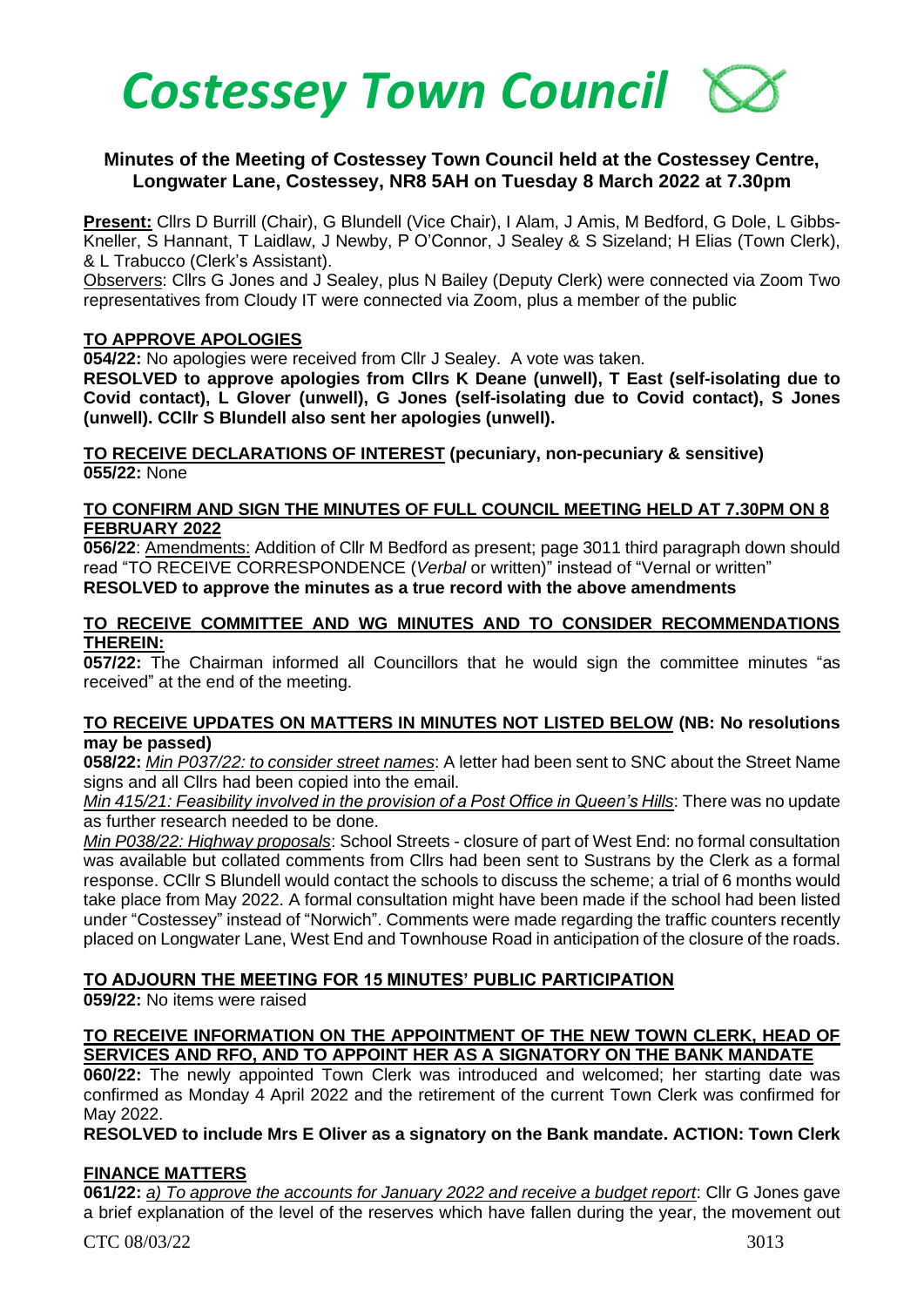of the Rolling Capital Fund of £53,000 and the CIL being used up; the total reserves were currently down from £890,000 to £841,000 and it was likely that the general level of reserves would be £100,000 down by the end of the year. Future projects should be considered carefully re financing as cash is not plentiful. The General Reserve Fund stood at £264,000 which was approximately 4 months' worth of expenditure, almost at the bottom end of what should be held; the reserve position should be improved as this might be adversely commented on by Auditors. Overall, there was likely to be a small surplus on the revenue fund of around £30,000 at the end of the year which would be dwarfed by the falling reserves. The phased budget showed a lot of expenditure to come in March. **RESOLVED to approve the accounts for January 2022 in the balance of £52,877.37**

**062/22:** b) *To introduce a £100 surcharge at the Officers' discretion for large bookings at the Costessey Centre from April 2022: (Min: F028/22):* A brief explanation was given **RESOLVED to introduce a £100 surcharge for large bookings from April 2022. detailed guidance to be delegated to the Proper Officer and to be reviewed in line with the annual review of fees and charges. ACTION: Town Clerk**

**P063/22:** *c) To set up a new Unity Trust bank account to enable officers to pay regular suppliers by bank transfer up to £3,000 plus VAT (currently £3,600): (Min: F029/22)*: An explanation was given. **RESOLVED to set up a new Unity Trust bank account to enable officers to pay regular suppliers by bank transfer up to £3,000 plus VAT (currently £3,600). ACTION: Town Clerk**

**P064/22:** *d) To ratify payment of the Collier Turf Invoice for £3,302 + VAT*: This invoice had been paid before it came to Full Council to avoid a late payment fee.

**RESOLVED to ratify payment of the Collier Turf Invoice for £3,302 + VAT**

**P065/22:** *e) To approve the Proludic Invoice for £46,495.73 + VAT and fund from remainder of CIL receipts before funding from Rolling Capital Fund: (see CIL report)*: An update was given on the newlyinstalled play equipment; some specs were not quite the same as ordered. An investigation was underway to find out the reason why some parts were not included. A suggestion had been made by the Office to withhold £20,000 until it was resolved.

**PROPOSAL: to withhold the payment of the full Proludic Invoice for £46,495.73 + VAT unless the item/s as specified in the contract were delivered by 31 March 2022.**

**AMENDMENT: to withhold payment conditional on queries being answered satisfactorily.**  The amendment was voted on

**RESOLVED to withhold payment conditional on queries satisfactorily. ACTION: Deputy Clerk**

**P066/22:** *f) To award a £1,000 grant for the Memorial Project to the Royal British Legion as per the request in the original letter to the Clerk. (F031/22)*: A brief explanation was given of what was discussed at the Finance Committee meeting. It was noted that FoTV had decided it did not need £500 of the grant agreed by CTC. The Clerk pointed out that it was for CTC to decide who it gave donations to, and that this should not be directed by other groups. The reason for full Council discussing the matter was that Council had overspent the Grants cost centre.

**A proposal was made to award a £1,000 grant for the Memorial Project to the Royal British Legion as per the request in the original letter to the Clerk**

**AMENDMENT: to increase the award to £2,000 for the Memorial Project**  A vote was taken: **The amendment was NOT approved**

The original proposal was voted on.

**RESOLVED to approve the £1,000 grant for the Memorial Project to the Royal British Legion as per the request in the original letter to the Clerk. ACTION: Town Clerk**

# **TO APPROVE THE DRAFT AMENDED STANDING ORDERS** (see suggested changes)

**067/22:** The Chairman had produced proposed changes to the Standing Orders ahead of the meeting and Cllrs were asked to comment and vote.